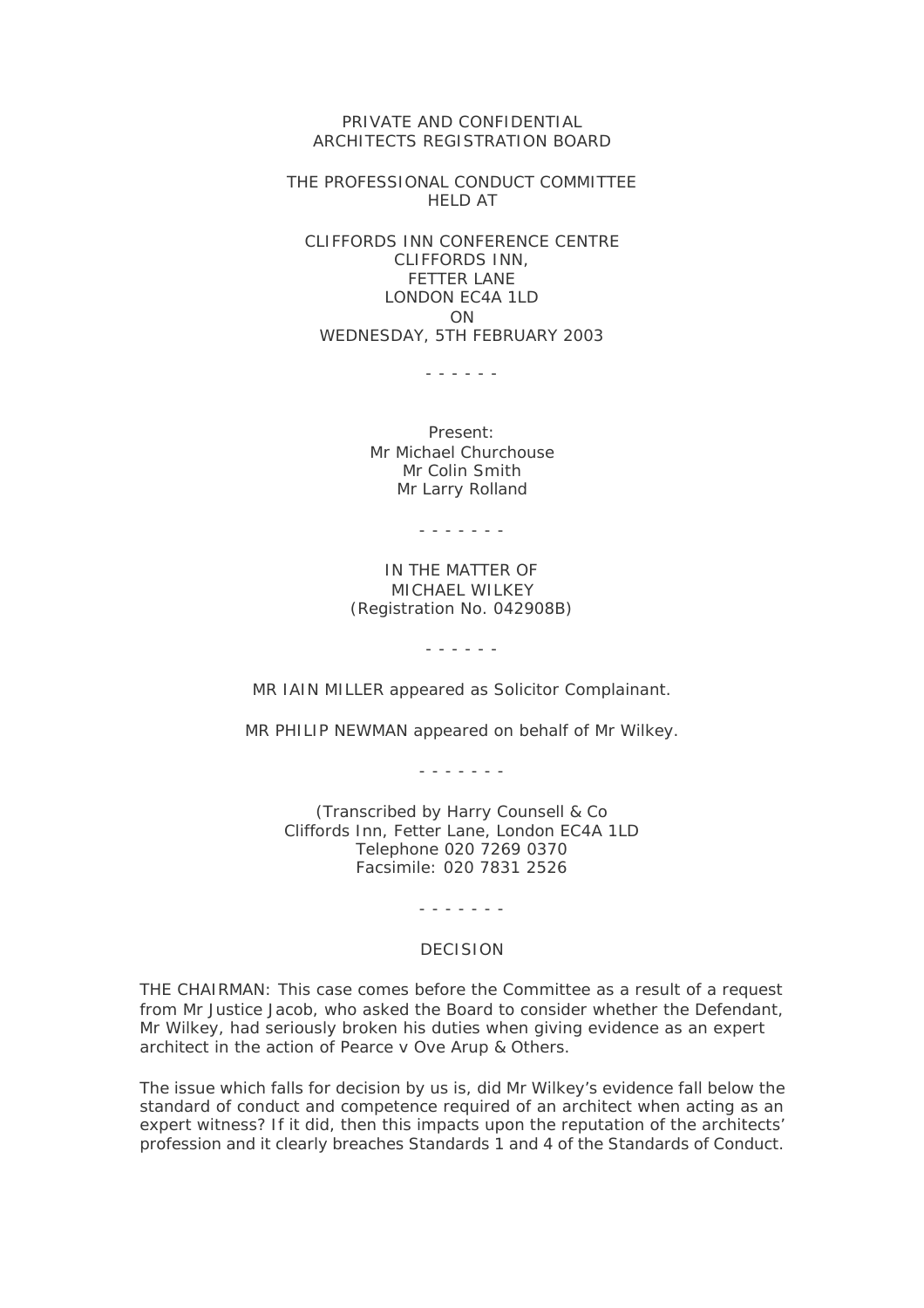We have taken careful notice of the comments of Mr Justice Jacob in his judgment of 2nd November 2001, but we have approached the matter independently in reaching our conclusion as to whether or not we are satisfied that the charges are proved. Indeed, in his letter of 13th December 2001 to Ashurst Morris & Crisp, who were the Defendant's solicitors in the Pearce action, the Judge made it clear that we should form our own views and that he did not regard his judgment on the issues as unchallengeable. Our views have been formed on the evidence, both the written evidence, which has been voluminous, and the oral evidence which we heard yesterday from Mr Wilkey and from Mr Salisbury. We have, of course, had the benefit of considerably more information and documents than were before Mr Justice Jacob. For the sake of completeness - I do not think that it is necessary, as it is not a live issue in the case - we have ignored the Defendant's closing submissions in the Pearce action. Indeed, speaking for myself, I am not clear why the Judge thought that it was appropriate for us to consider those submissions without considering also the Plaintiff's closing submissions. We have considered neither.

We ask ourselves what are the duties of an expert witness? Well, those are very helpfully set out in Mr Miller's report and at some greater length in Mr Salisbury's evidence. I do not detect any dispute between them and I hope that I can summarise the position in this way. An expert witness owes a duty to the court to assist it in reaching a decision and that duty overrides any duty which the witness owes to his client or to the person who instructs him or to the person or body to whom he pays his fees. It is alleged in this case that Mr Wilkey did not give an unbiased opinion, that his evidence was "claimant based" and that he omitted to consider material facts and failed to mention these in his report.

The solicitor complainant's case sets out two charges which I have just mentioned, namely failure to provide an unbiased opinion and failing to consider material facts which could detract from the opinion, being qualified in his report by saying that he had not considered them, but I think that it might be helpful if I deal with the individual allegations which have been discussed in evidence and tell you of our findings on each one. I have taken these not necessarily in the order in which they appear in Mr Miller's report and not in the order in which they were dealt with in evidence, but I start with the allegations made in paragraph 58 of the judgment of Mr Justice Jacob. Having dealt with the allegations there, I will then deal with the other matters of criticism which did not appear in that paragraph.

The first criticism with which we deal is at the top of page 17 in Mr Miller's report, quoting the Judge, "Notwithstanding the seriousness of the allegations, he [that is Mr Wilkey] did not visit the Kunsthal before making his report, yet did not mention that fact in his report. It may be that there were funding difficulties, but it certainly would have been fairer to say that he had not actually seen the Kunsthal. After all, it was clear that its design as a 3D building was central to this case."

Mr Pearce's case, as pleaded in the action, was one of plan copying, or I think it has been described as graphic copying which I understand is not an architectural term of art, but it involves two-dimensional issues, and the case was put forward as one of Mr Pearce's plans being used as a basis of the Kunsthal plans. For some reason that was not accepted by the Judge, who said that it was much more than graphic copying, but, with respect to the Judge, we differ from his views on this point and, indeed, the Statement of Claim, as amended, plead the case as put by Mr Pearce's counsel and does not go further than that. In other words, it is a plan-for-plan copying dispute. That being so, the 3D aspect, as mentioned by the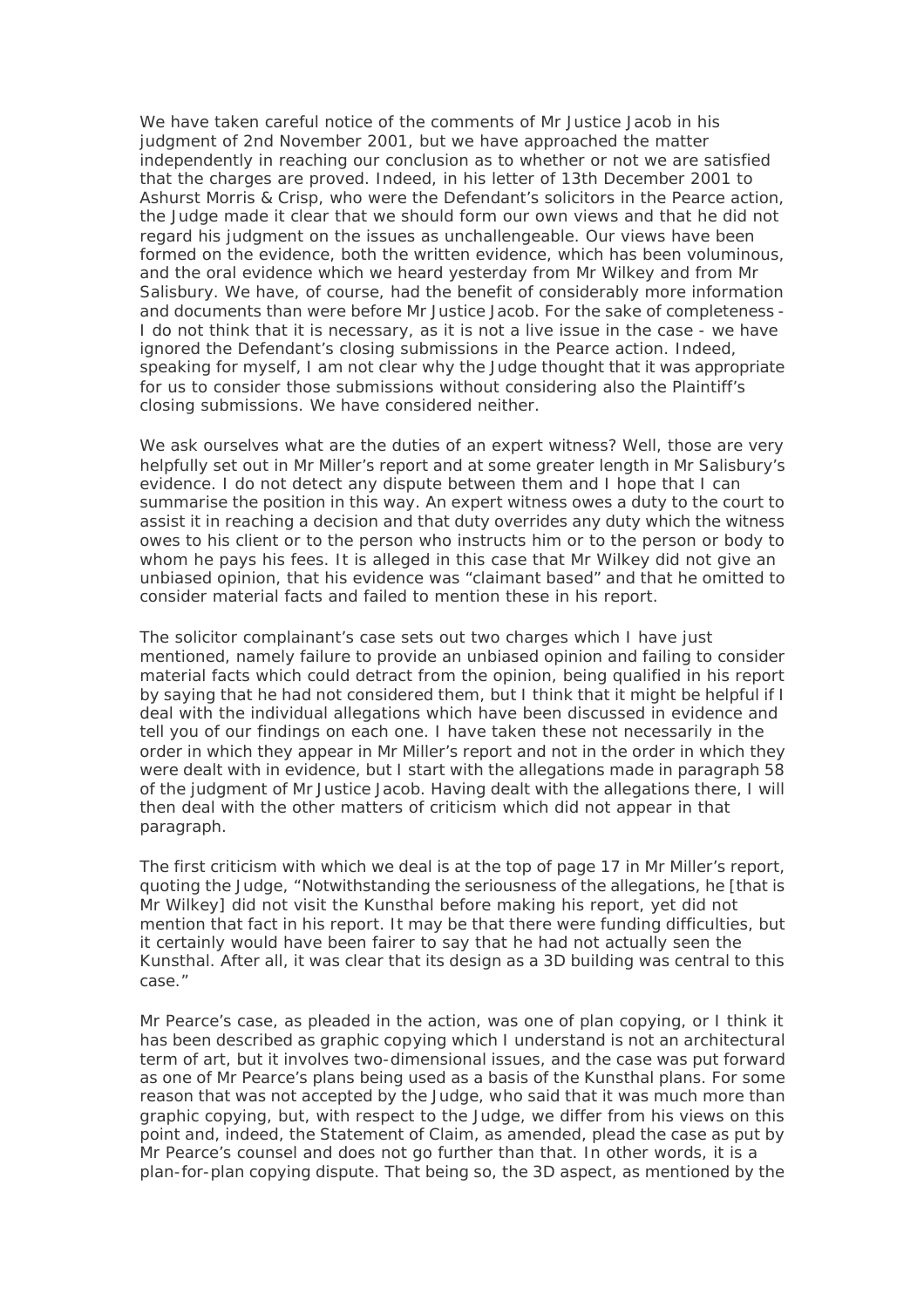Judge, was not really relevant to Mr Wilkey when he was writing his report, and a visit to the building was not necessary to enable him to report and to give evidence. But we find in his report a reference - and here I am looking at Mr Wilkey's first report at page 1, paragraph 1.5 - "I was appointed by Anthony Gould, solicitors, on 25th January 2001 as an expert and instructed to give an opinion on allegations of copyright against the Defendants. I was provided with copy documents as set out in Appendix 2 and was asked to (a) provide an opinion as to the similarity between the Docklands plans and (I) those provided of the Kunsthal and (ii) the Kunsthal as built." In evidence, Mr Wilkey has said that the wording "theKunsthal as built" was, in fact, a reference to the "plans of the Kunsthal as built". I do not think that we accept that, but the fact remains that he had seen the pleadings before he wrote his report and he had seen the amended defence, where at paragraph 20 it was admitted that the Kunsthal was built in accordance with or substantially in accordance with the designs. The evidence related to the plans and, in our view, a visit before making his report, or indeed after, was not necessary for the issues on which Mr Wilkey had to report, but we consider, with the benefit of hindsight, which is a wonderful thing, that it would have been better for Mr Wilkey to have put a short paragraph at the end of his report, particularly in view of the fact in paragraph 4.33 of his report that he criticised the final designs of the Kunsthal as built, saying, words to the effect, "As this case relates to the copying of plans and not to the construction of the building, and as the Defendants admit that the building was constructed substantially in accordance with the plans, I have not considered it necessary to go to the expense of visiting the Kunsthal."

In Mr Salisbury's evidence, he said that he thought that it would have been (and he uses the word) "convenient" to have mentioned this. We agree but say that it goes further than convenient, but we do not consider that his failure to mention it amounts to a breach of his duty under part 35 of the Civil Procedure Rules, nor do we find that it amounts to serious professional misconduct or unacceptable professional behaviour. The second allegation made by the Judge and on which Mr Miller relies is shown again in paragraph 58, where at (d) - and I quote again from the judgment - "He [that is Mr Wilkey] never properly read an important document exhibited to his report. One of the similarities that he relied upon to indicate copying was the orientation of the two buildings on an uneven level, yet this was part of the design brief for the Kunsthal. Mr Wilkey exhibited the English translation" - it should be "English translations" - "of this, but failed to realise, as is abundantly apparent if you read it, that it predates the Kunsthal.

At the hearing of the Pearce action, there was considerable confusion about this document. Mr Wilkey in his report referred to it but did not rely on it and the conclusion was brought about, we think, by the cross-examination of Mr Wilkey by the Defendant's leading counsel and was not helped by a typographical error on Mr Wilkey's part as to the date of the document. We think that the Judge was inadvertently misled by counsel into thinking that the design brief for the Kunsthal was exhibited by Mr Wilkey in his report and that he never read it properly. We find as a fact on the evidence that the design brief - and for the sake of clarity I refer to the document dated 1986 - was never exhibited to Mr Wilkey's report nor did he place any great reliance on it. On this issue, therefore, we find also no serious professional incompetence on Mr Wilkey's part.

Another issue of criticism which does not appear in paragraph 58 of the judgment is Mr Wilkey's failure to inspect the drawings at the Netherlands Architectural Institute. Mr Wilkey did recommend in August 2001 that he should visit the NAI and, because he had not visited, he qualified his report and referred to the lack of documents, but the solicitors acting for Mr Pearce either did not seek or obtain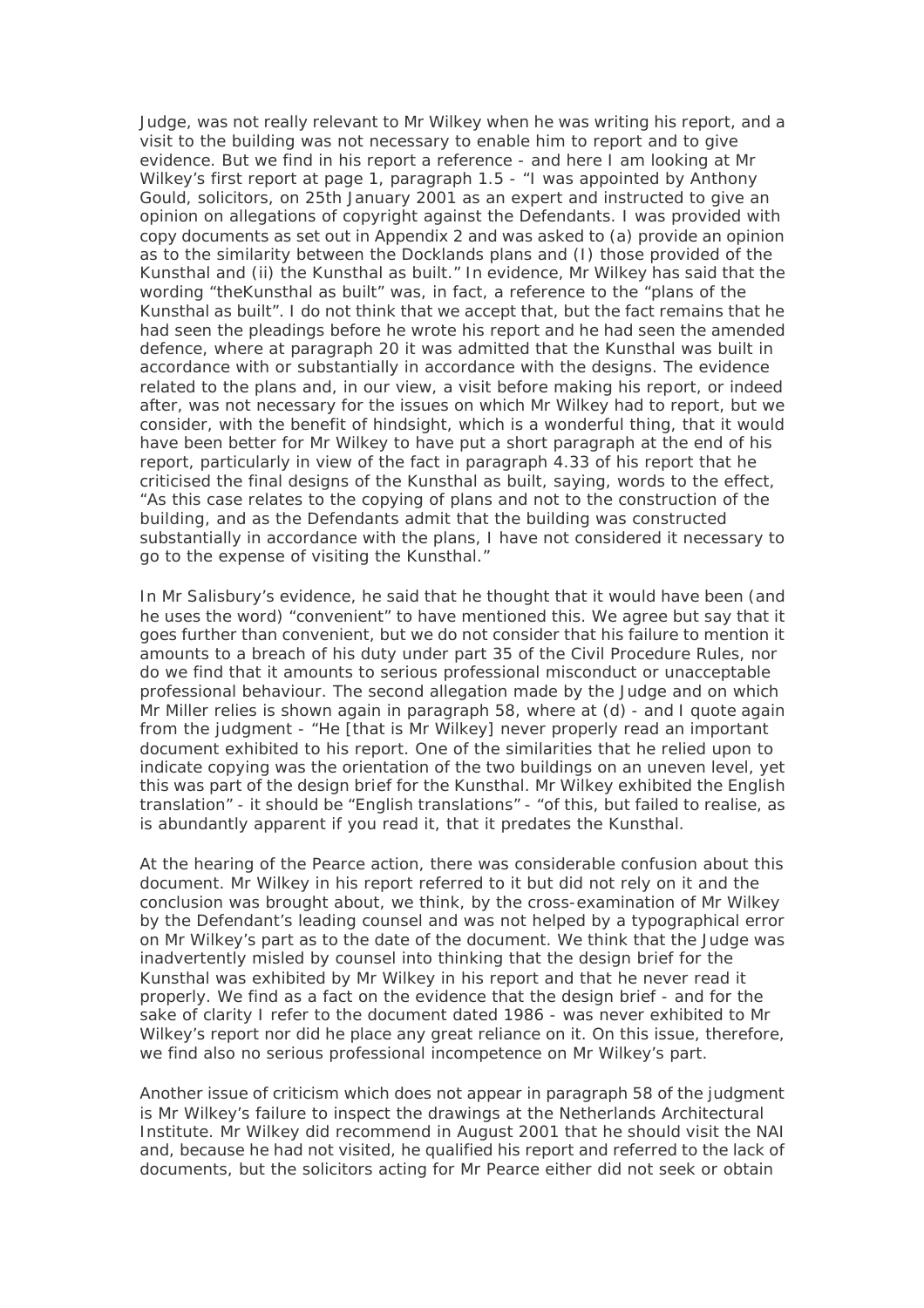authority from the Legal Services Commission - or they may have sought it and been refused - but the position from Mr Wilkey's point of view is that he never received instructions to visit. We note from the Legal Services Commission letter in relation to another matter that they refused to fund a visit to the Kunsthal as being an unnecessary waste of costs for both sides and they may well have taken the same view about the visit to NAI. It is fair to say that more than once the Defendant's solicitors in the Pearce action, Ashurst Morris & Crisp, either confirmed that they had trawled through all the drawings or they referred to Professor van Dansyk\*, who was acting as their agent in Holland, who had been to the NAI and who had identified all the relevant documents. We refer in particular, and it is referred to elsewhere, that in Ashurst Morris & Crisp's letter of 23rd April 2001 they said that all relevant documents had been disclosed.

Faced with that letter, it might have been better for Mr Wilkey to have added a paragraph to his report in the same way that I mentioned in respect of the Kunsthal visit, saying that he had not visited the NAI and that he did not think it necessary in the light of the evidence from Ashurst Morris & Crisp that all relevant documents had been disclosed.

In view of the fact that he qualified his report in this respect, we do not consider it right to criticise him or certainly to the extent of saying that he is guilty of serious professional incompetence.

The only other matter that is the subject of criticism, and that is not in paragraph 58 of the judgment, but is in paragraph 57, and again I am quoting from the Judge, is where the Judge says: "I am sorry to have to say that Mr Wilkey supported the allegation of copying to the point when he said that Mr Koolhaus must be lying if he said he did not copy".

Now, the allegation of lying or perjury is a slightly strange one in this case, because we have read and re-read Mr Wilkey's reports and no such allegation was made in any of his reports. The first time that we see it referred to is at an early stage in Mr Wilkey's evidence - indeed while he was still being examined in chief by Mr Pearce's counsel - and in the course of that Mr Justice Jacob interposed and said, and again I am quoting from the transcript at page 160, "I just want to be absolutely sure, Mr Wilkey, in giving your evidence that you understand exactly what you have, in effect, said. (A) Yes. (Q) You have said that Mr Koolhaus and an assistant, when they are making their witness statements, are committing perjury. I want to be absolutely sure that that is your position." Answer from Mr Wilkey: "Yes, that is my position. From the evidence I have seen, that is the only possible explanation that I can find".

Later on in the evidence, on page 224, the word "perjury" was not used, but the word "lying" was used in answer to a question from leading counsel for the Defendant.

We think that, on reflection, the answers given by Mr Wilkey were not ones that he might have given had he had an opportunity to consider them, but the words, in our view, on the evidence that we have heard and we have read in the transcript, were put into his mouth - the words "perjury" and "lying" - and that they did not originate from him. They were the words of the Judge and of the opposing leading counsel, possibly, and, again with the benefit of hindsight, he might have found some other explanation or might more sensibly have said, "That is not a matter for me as an expert witness, I do not think that I should answer the question." Certainly, on that issue we do not find evidence of serious professional incompetence.